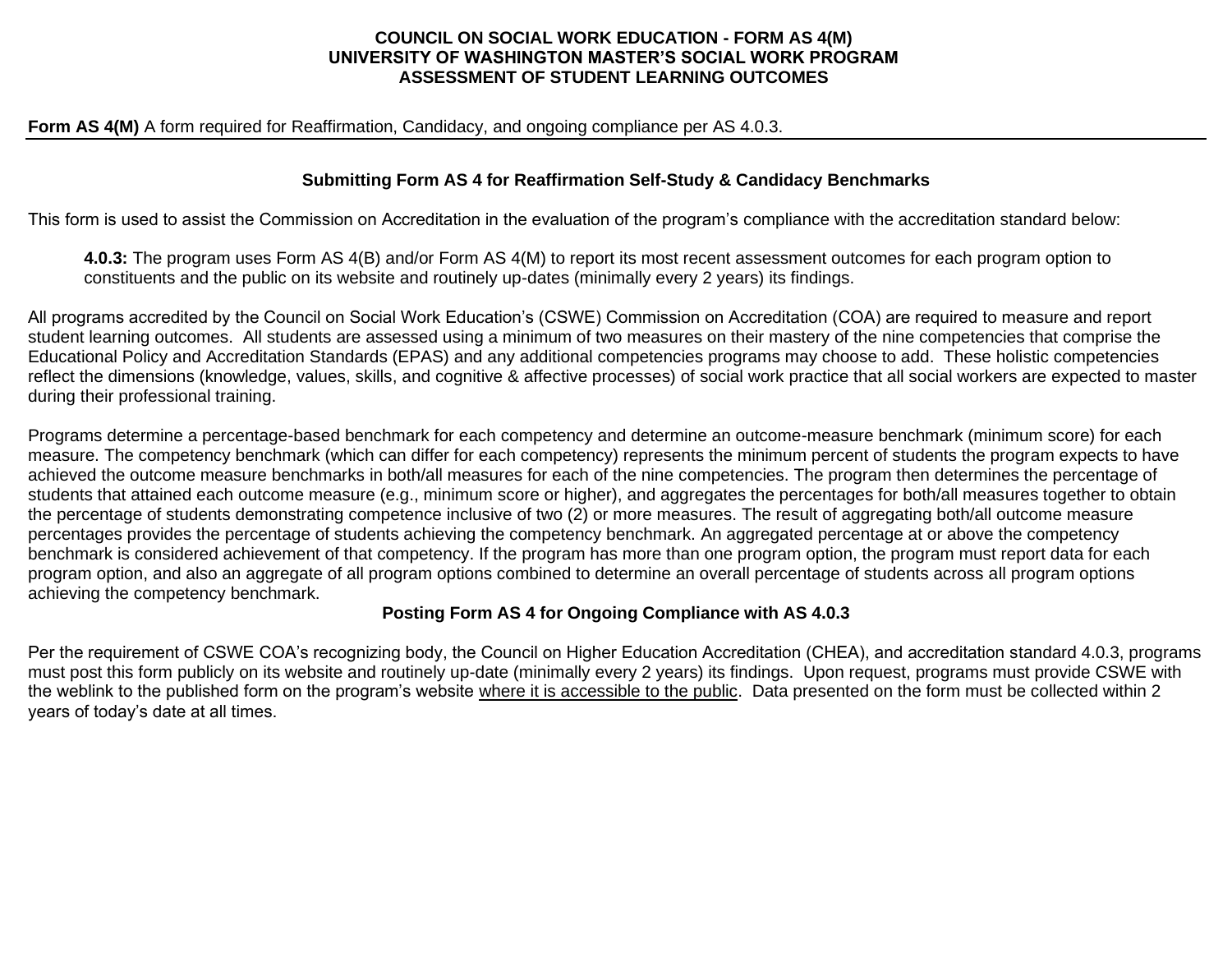## **Summary of the Program's Assessment Plan | Generalist Practice**

All students are assessed using a minimum of two measures on their mastery of the nine competencies that comprise the Educational Policy and Accreditation Standards of the Council on Social Work Education and any additional competencies programs may choose to add. Summarize the program's competency-based assessment plan. Programs may add/delete rows to accurately reflect the number measures included in the data presented.

| <b>Assessment Measure #1: Field Evaluation</b>                                                                                                            |                                                                            |  |
|-----------------------------------------------------------------------------------------------------------------------------------------------------------|----------------------------------------------------------------------------|--|
| Dimension(s) assessed:                                                                                                                                    | Knowledge<br>Values,<br>Skills,<br>Cognitive<br>and Affective<br>Processes |  |
| When/where students are assessed:                                                                                                                         | Quarterly in<br><b>STAR</b>                                                |  |
| Who assessed student competence:                                                                                                                          | Field<br>instructors                                                       |  |
| Outcome Measure Benchmark (minimum score indicative of<br>achievement) for Competencies 1-9:                                                              | 4 out of 5                                                                 |  |
| Competency Benchmark (percent of students the program expects to<br>have achieved the minimum scores, inclusive of all measures) for<br>Competencies 1-9: | 75%                                                                        |  |
| <b>Assessment Measure #2: Course Evaluation</b>                                                                                                           |                                                                            |  |
| Dimension(s) assessed:                                                                                                                                    | Knowledge<br>Values,<br>Skills,<br>Cognitive<br>and Affective<br>Processes |  |
| When/where students are assessed:                                                                                                                         | At the end of<br>each quarter                                              |  |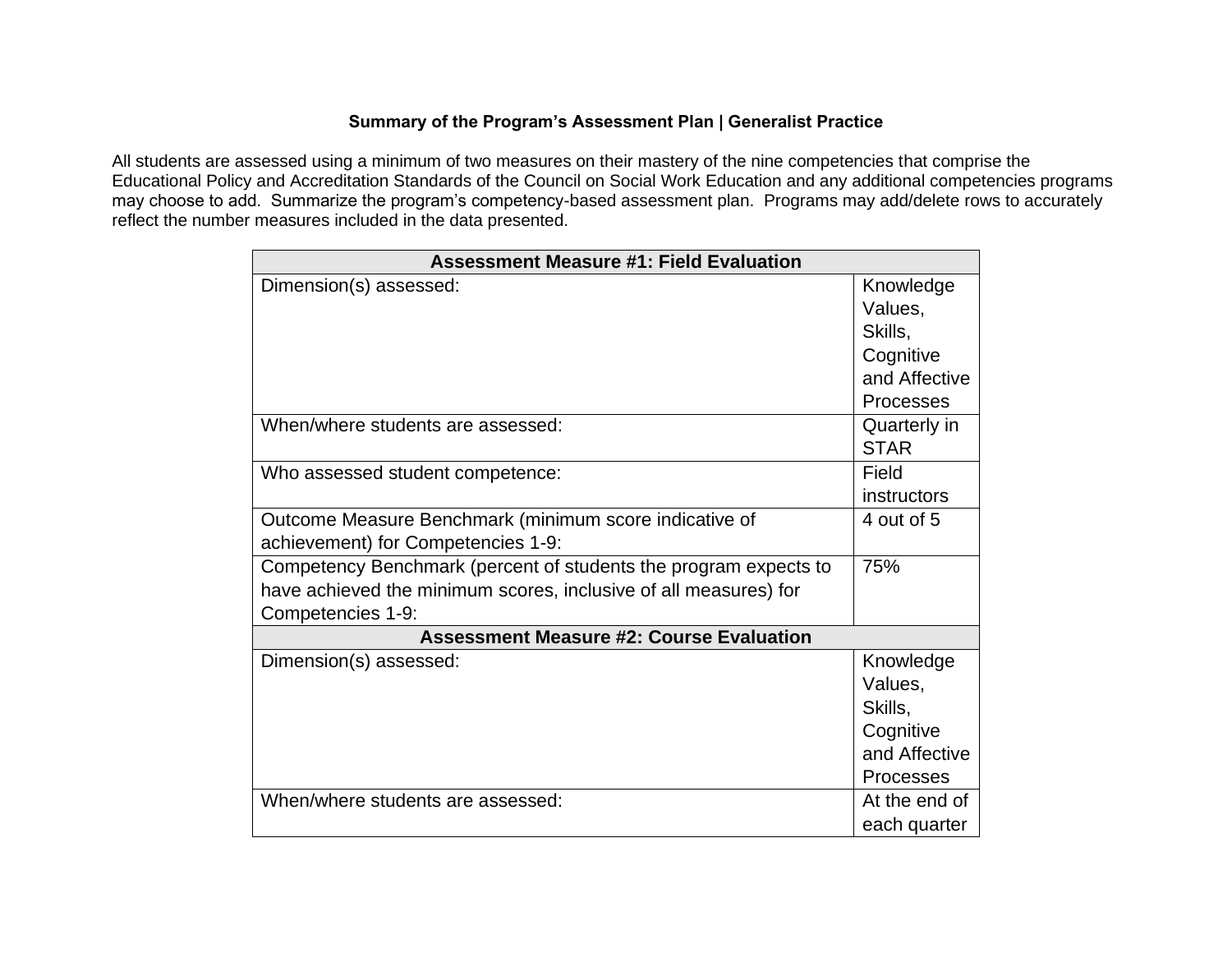|                                                                  | for all     |
|------------------------------------------------------------------|-------------|
|                                                                  | required    |
|                                                                  | courses;    |
|                                                                  | Course      |
|                                                                  | evaluations |
|                                                                  | in STAR     |
| Who assessed student competence:                                 | Teaching    |
|                                                                  | instructors |
| Outcome Measure Benchmark (minimum score indicative of           | 4 out of 5  |
| achievement) for Competencies 1-9:                               |             |
| Competency Benchmark (percent of students the program expects to | 75%         |
| have achieved the minimum scores, inclusive of all measures) for |             |
| Competencies 1-9:                                                |             |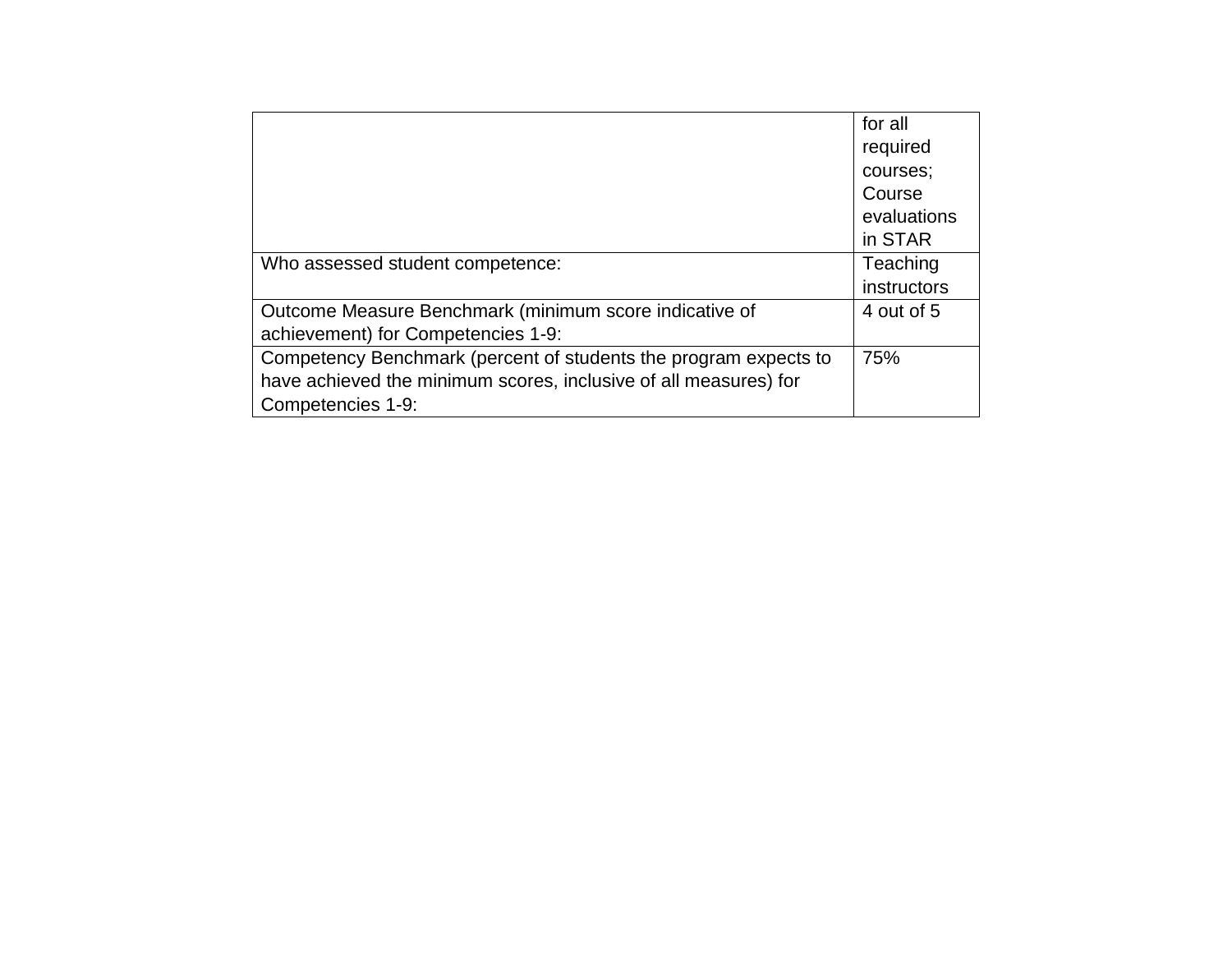## **Summary of the Program's Assessment Plan | Specialized Practice**

Students are assessed using a minimum of two measures on their mastery of the nine competencies that comprise the Educational Policy and Accreditation Standards of the Council on Social Work Education and any additional competencies programs may choose to add, that reflect the area of specialized practice. Summarize the program's competency-based assessment plan. Programs may add/delete rows to accurately reflect the number of areas of specialized practice and each measure included in the data presented.

| <b>Assessment Measure #1: Field Evaluation</b>                   |                  |  |
|------------------------------------------------------------------|------------------|--|
| Dimension(s) assessed:                                           | Knowledge        |  |
|                                                                  | Values,          |  |
|                                                                  | Skills,          |  |
|                                                                  | Cognitive        |  |
|                                                                  | and Affective    |  |
|                                                                  | <b>Processes</b> |  |
| When/where students are assessed:                                | Quarterly in     |  |
|                                                                  | <b>STAR</b>      |  |
| Who assessed student competence:                                 | Field            |  |
|                                                                  | instructors      |  |
| Outcome Measure Benchmark (minimum score indicative of           | 4 out of 5       |  |
| achievement) for Competencies 1-9:                               |                  |  |
| Competency Benchmark (percent of students the program expects to | 75%              |  |
| have achieved the minimum scores, inclusive of all measures) for |                  |  |
| Competencies 1-9:                                                |                  |  |
| <b>Assessment Measure #2: Course Evaluation</b>                  |                  |  |
| Dimension(s) assessed:                                           | Knowledge        |  |
|                                                                  | Values,          |  |
|                                                                  | Skills,          |  |
|                                                                  | Cognitive        |  |
|                                                                  | and Affective    |  |
|                                                                  | <b>Processes</b> |  |
| When/where students are assessed:                                | At the end of    |  |
|                                                                  | each quarter     |  |

|  |  | Area of Specialized Practice #1: Administration and Policy Practice |  |  |
|--|--|---------------------------------------------------------------------|--|--|
|  |  |                                                                     |  |  |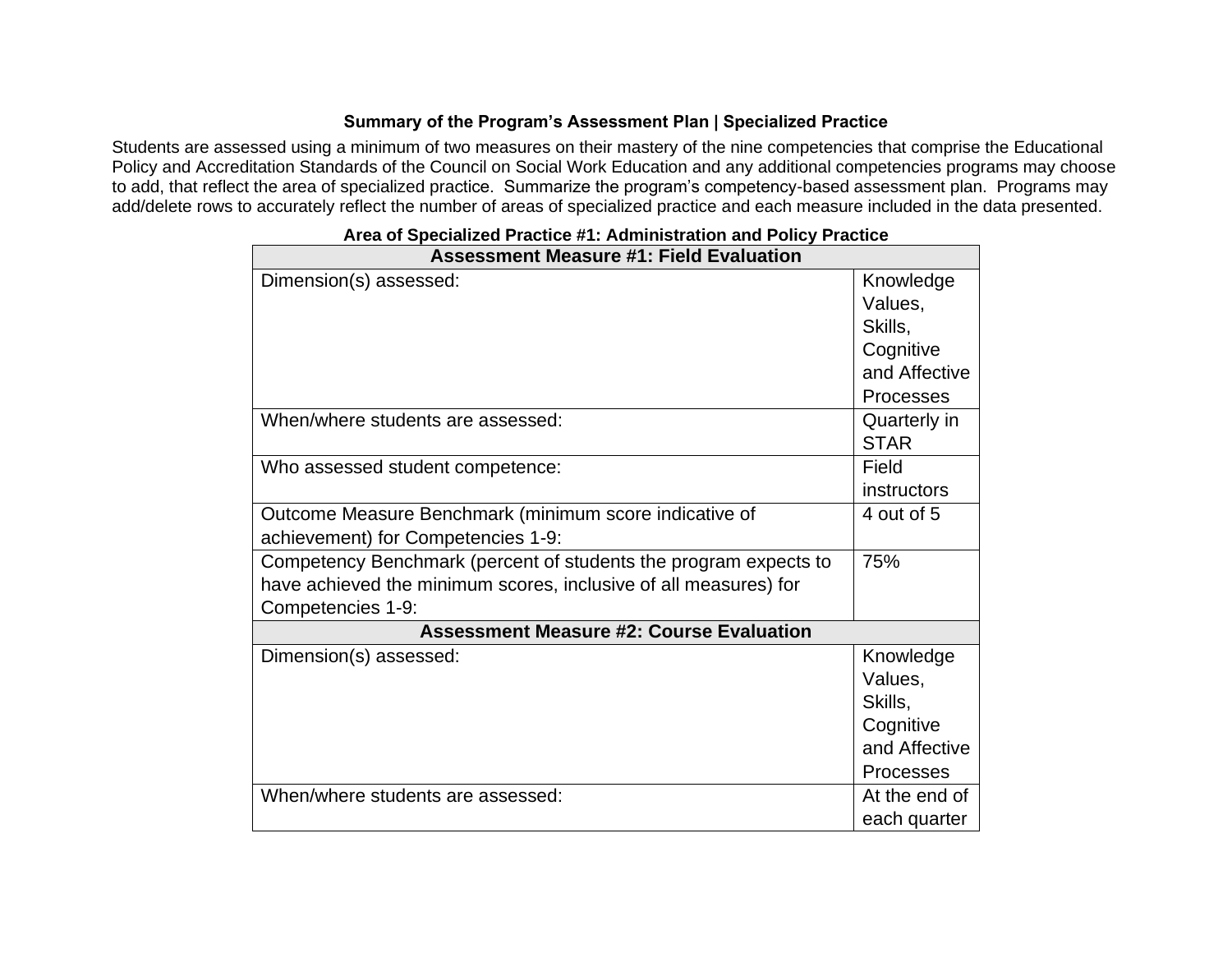|                                                                  | for all     |
|------------------------------------------------------------------|-------------|
|                                                                  | required    |
|                                                                  | courses;    |
|                                                                  | Course      |
|                                                                  | evaluations |
|                                                                  | in STAR     |
| Who assessed student competence:                                 | Teaching    |
|                                                                  | instructors |
| Outcome Measure Benchmark (minimum score indicative of           | 4 out of 5  |
| achievement) for Competencies 1-9:                               |             |
| Competency Benchmark (percent of students the program expects to | 75%         |
| have achieved the minimum scores, inclusive of all measures) for |             |
| Competencies 1-9:                                                |             |

## **Area of Specialized Practice #2: Clinical Social Work**

| <b>Assessment Measure #1: Field Evaluation</b>                   |               |  |
|------------------------------------------------------------------|---------------|--|
| Dimension(s) assessed:                                           | Knowledge     |  |
|                                                                  | Values,       |  |
|                                                                  | Skills.       |  |
|                                                                  | Cognitive     |  |
|                                                                  | and Affective |  |
|                                                                  | Processes     |  |
| When/where students are assessed:                                | Quarterly in  |  |
|                                                                  | <b>STAR</b>   |  |
| Who assessed student competence:                                 | Field         |  |
|                                                                  | instructors   |  |
| Outcome Measure Benchmark (minimum score indicative of           | 4 out of 5    |  |
| achievement) for Competencies 1-9:                               |               |  |
| Competency Benchmark (percent of students the program expects to | 75%           |  |
| have achieved the minimum scores, inclusive of all measures) for |               |  |
| Competencies 1-9:                                                |               |  |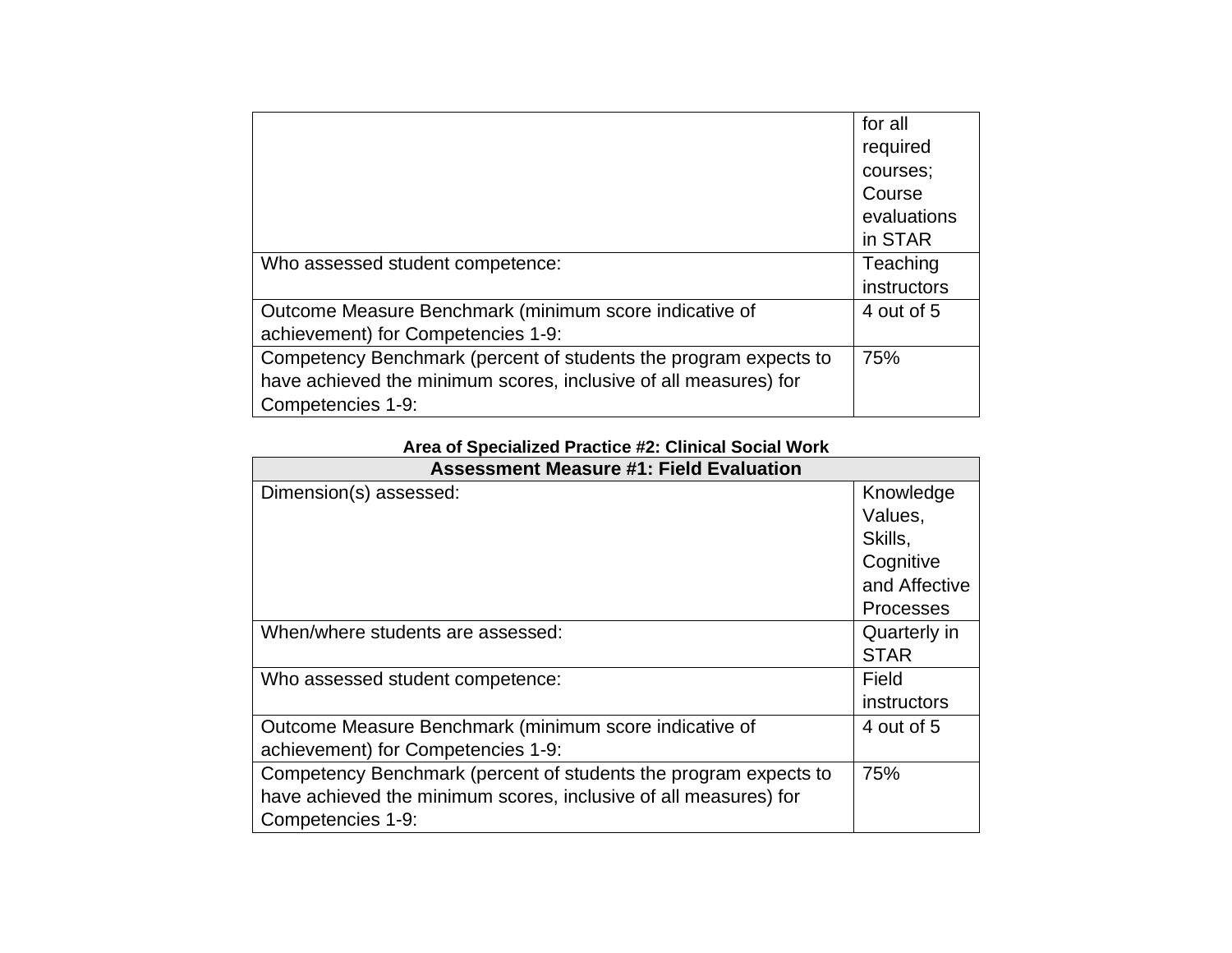| <b>Assessment Measure #2: Course Evaluation</b>                  |                    |  |  |
|------------------------------------------------------------------|--------------------|--|--|
| Dimension(s) assessed:                                           | Knowledge          |  |  |
|                                                                  | Values,            |  |  |
|                                                                  | Skills,            |  |  |
|                                                                  | Cognitive          |  |  |
|                                                                  | and Affective      |  |  |
|                                                                  | <b>Processes</b>   |  |  |
| When/where students are assessed:                                | At the end of      |  |  |
|                                                                  | each quarter       |  |  |
|                                                                  | for all            |  |  |
|                                                                  | required           |  |  |
|                                                                  | courses;           |  |  |
|                                                                  | Course             |  |  |
|                                                                  | evaluations        |  |  |
|                                                                  | in STAR            |  |  |
| Who assessed student competence:                                 | Teaching           |  |  |
|                                                                  | <i>instructors</i> |  |  |
| Outcome Measure Benchmark (minimum score indicative of           | 4 out of 5         |  |  |
| achievement) for Competencies 1-9:                               |                    |  |  |
| Competency Benchmark (percent of students the program expects to | 75%                |  |  |
| have achieved the minimum scores, inclusive of all measures) for |                    |  |  |
| Competencies 1-9:                                                |                    |  |  |

|  | Area of Specialized Practice #3: Community-Centered Integrative Practice |  |  |  |  |
|--|--------------------------------------------------------------------------|--|--|--|--|
|--|--------------------------------------------------------------------------|--|--|--|--|

| <b>Assessment Measure #1: Field Evaluation</b> |               |  |
|------------------------------------------------|---------------|--|
| Dimension(s) assessed:                         | Knowledge     |  |
|                                                | Values,       |  |
|                                                | Skills,       |  |
|                                                | Cognitive     |  |
|                                                | and Affective |  |
|                                                | Processes     |  |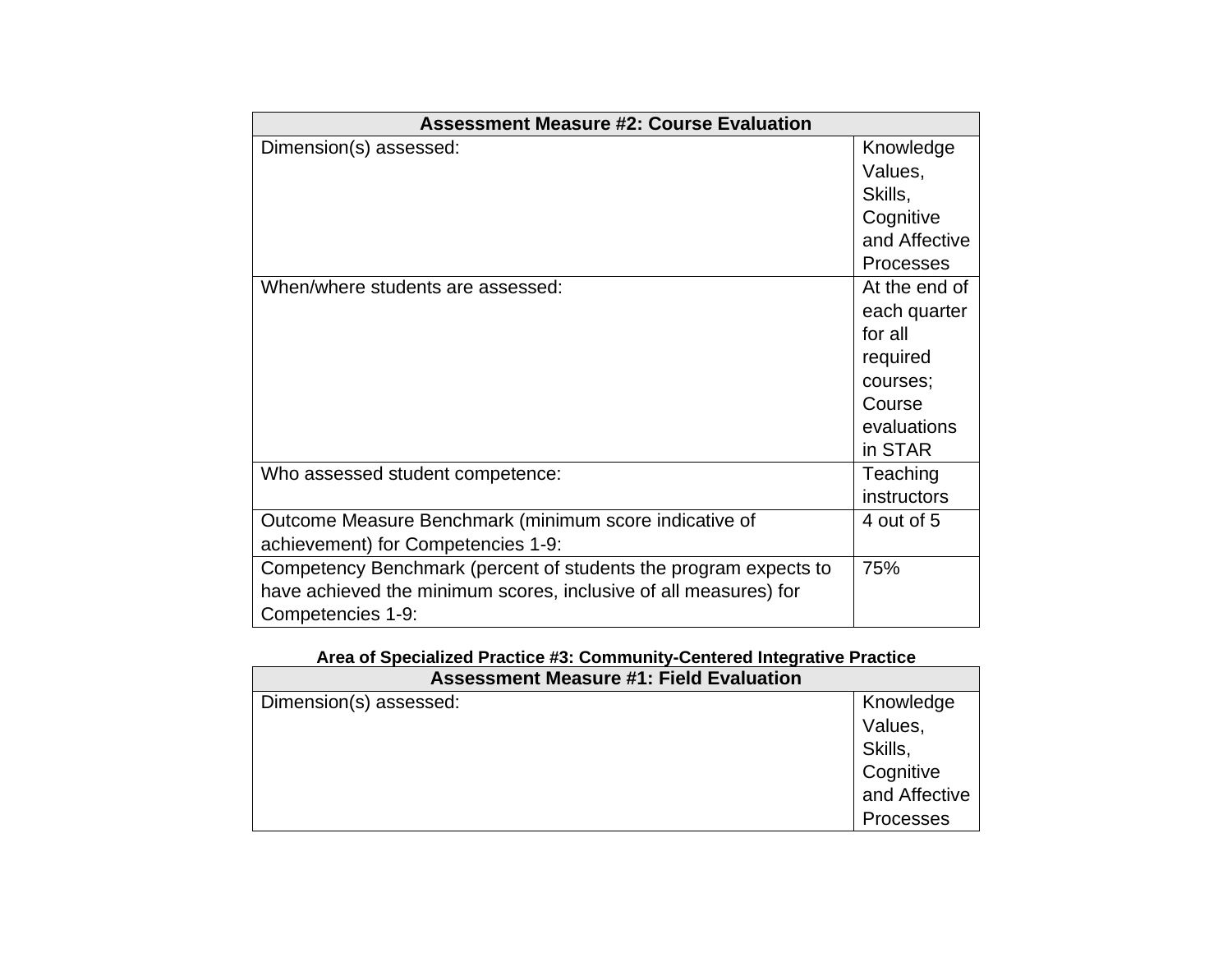| When/where students are assessed:                                                                                                                         | Quarterly in<br><b>STAR</b>                                                                          |
|-----------------------------------------------------------------------------------------------------------------------------------------------------------|------------------------------------------------------------------------------------------------------|
| Who assessed student competence:                                                                                                                          | Field<br>instructors                                                                                 |
| Outcome Measure Benchmark (minimum score indicative of<br>achievement) for Competencies 1-9:                                                              | 4 out of 5                                                                                           |
| Competency Benchmark (percent of students the program expects to<br>have achieved the minimum scores, inclusive of all measures) for<br>Competencies 1-9: | 75%                                                                                                  |
| <b>Assessment Measure #2: Course Evaluation</b>                                                                                                           |                                                                                                      |
| Dimension(s) assessed:                                                                                                                                    | Knowledge<br>Values,<br>Skills,<br>Cognitive<br>and Affective<br>Processes                           |
| When/where students are assessed:                                                                                                                         | At the end of<br>each quarter<br>for all<br>required<br>courses;<br>Course<br>evaluations<br>in STAR |
| Who assessed student competence:                                                                                                                          | Teaching<br>instructors                                                                              |
| Outcome Measure Benchmark (minimum score indicative of<br>achievement) for Competencies 1-9:                                                              | 4 out of 5                                                                                           |
| Competency Benchmark (percent of students the program expects to<br>have achieved the minimum scores, inclusive of all measures) for<br>Competencies 1-9: | 75%                                                                                                  |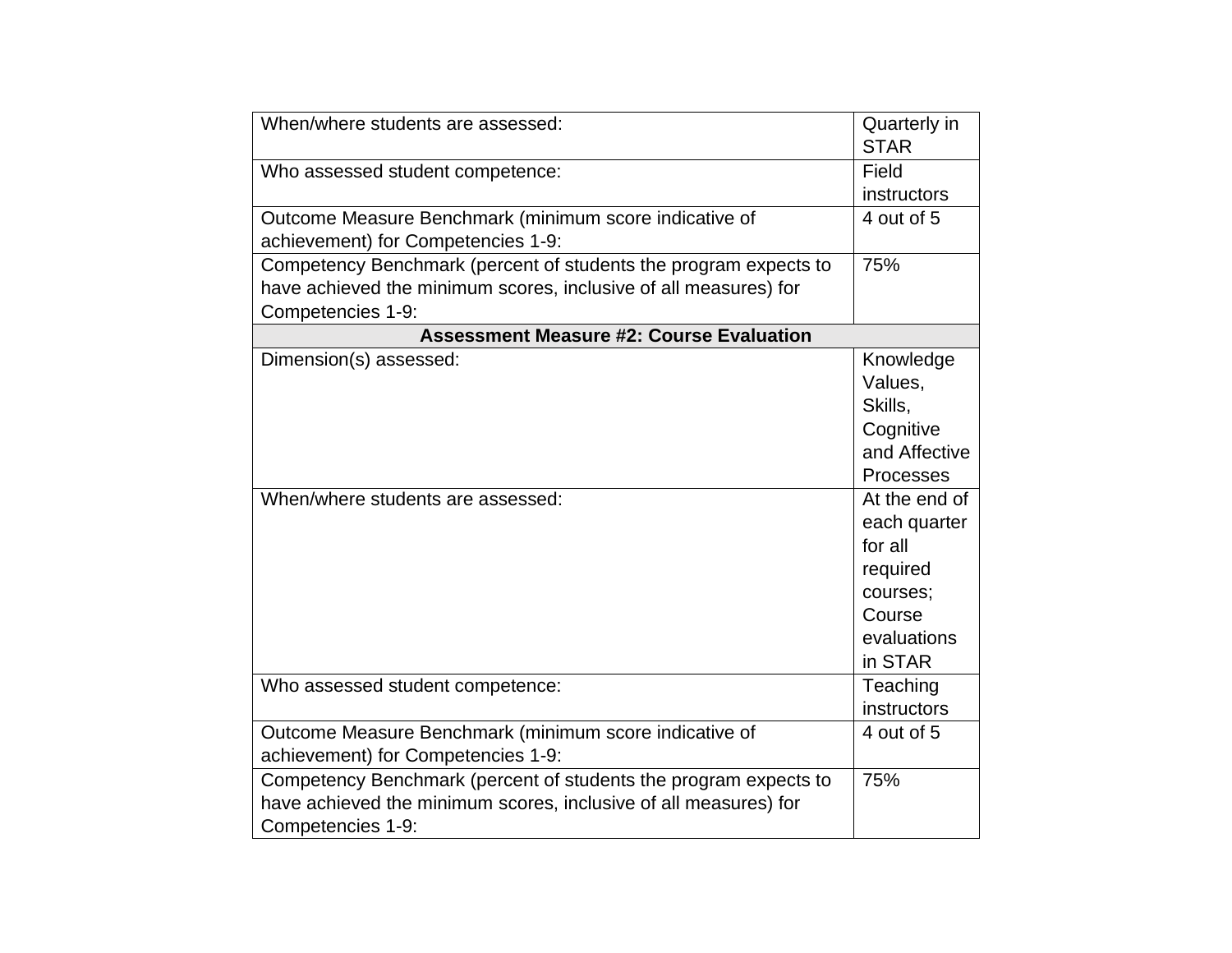| Area of Specialized Practice #4: Integrative Health-Mental Health Practice |               |  |
|----------------------------------------------------------------------------|---------------|--|
| <b>Assessment Measure #1: Field Evaluation</b>                             |               |  |
| Dimension(s) assessed:                                                     | Knowledge     |  |
|                                                                            | Values,       |  |
|                                                                            | Skills.       |  |
|                                                                            | Cognitive     |  |
|                                                                            | and Affective |  |
|                                                                            | Processes     |  |
| When/where students are assessed:                                          | Quarterly in  |  |
|                                                                            | <b>STAR</b>   |  |
| Who assessed student competence:                                           | Field         |  |
|                                                                            | instructors   |  |
| Outcome Measure Benchmark (minimum score indicative of                     | 4 out of 5    |  |
| achievement) for Competencies 1-9:                                         |               |  |
| Competency Benchmark (percent of students the program expects to           | 75%           |  |
| have achieved the minimum scores, inclusive of all measures) for           |               |  |
| Competencies 1-9:                                                          |               |  |
| <b>Assessment Measure #2: Course Evaluation</b>                            |               |  |
| Dimension(s) assessed:                                                     | Knowledge     |  |
|                                                                            | Values,       |  |
|                                                                            | Skills,       |  |
|                                                                            | Cognitive     |  |
|                                                                            | and Affective |  |
|                                                                            | Processes     |  |
| When/where students are assessed:                                          | At the end of |  |
|                                                                            | each quarter  |  |
|                                                                            | for all       |  |
|                                                                            | required      |  |
|                                                                            | courses;      |  |
|                                                                            | Course        |  |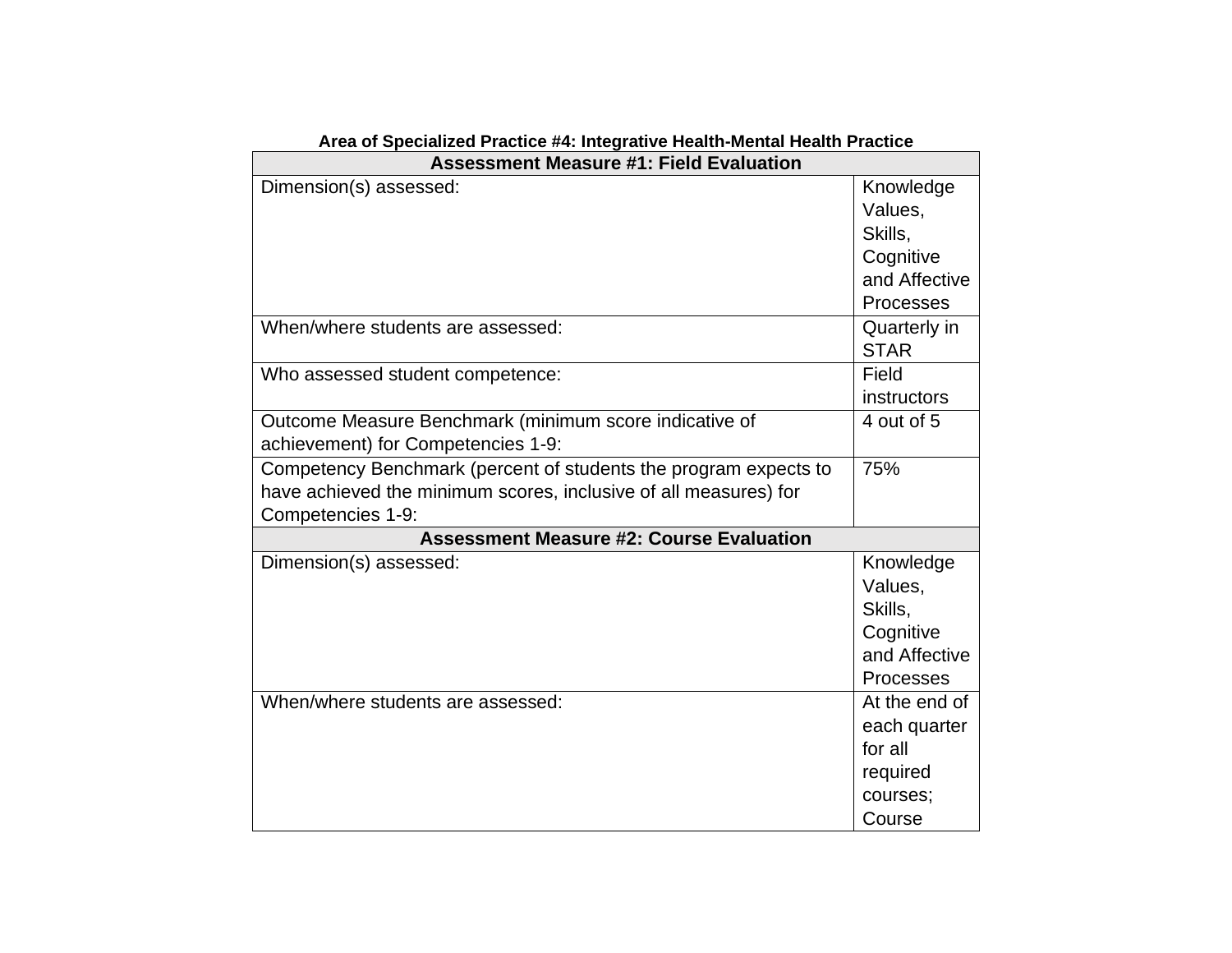|                                                                  | evaluations |
|------------------------------------------------------------------|-------------|
|                                                                  | in STAR     |
| Who assessed student competence:                                 | Teaching    |
|                                                                  | instructors |
| Outcome Measure Benchmark (minimum score indicative of           | 4 out of 5  |
| achievement) for Competencies 1-9:                               |             |
| Competency Benchmark (percent of students the program expects to | 75%         |
| have achieved the minimum scores, inclusive of all measures) for |             |
| Competencies 1-9:                                                |             |

## **Area of Specialized Practice #5: Multigenerational Practice with Children, Families, and Elders**

| <b>Assessment Measure #1: Field Evaluation</b>                   |                    |  |  |  |  |  |
|------------------------------------------------------------------|--------------------|--|--|--|--|--|
| Dimension(s) assessed:                                           | Knowledge          |  |  |  |  |  |
|                                                                  | Values,            |  |  |  |  |  |
|                                                                  | Skills,            |  |  |  |  |  |
|                                                                  | Cognitive          |  |  |  |  |  |
|                                                                  | and Affective      |  |  |  |  |  |
|                                                                  | <b>Processes</b>   |  |  |  |  |  |
| When/where students are assessed:                                | Quarterly in       |  |  |  |  |  |
|                                                                  | <b>STAR</b>        |  |  |  |  |  |
| Who assessed student competence:                                 | Field              |  |  |  |  |  |
|                                                                  | <i>instructors</i> |  |  |  |  |  |
| Outcome Measure Benchmark (minimum score indicative of           | 4 out of 5         |  |  |  |  |  |
| achievement) for Competencies 1-9:                               |                    |  |  |  |  |  |
| Competency Benchmark (percent of students the program expects to | 75%                |  |  |  |  |  |
| have achieved the minimum scores, inclusive of all measures) for |                    |  |  |  |  |  |
| Competencies 1-9:                                                |                    |  |  |  |  |  |
| <b>Assessment Measure #2: Course Evaluation</b>                  |                    |  |  |  |  |  |
| Dimension(s) assessed:                                           | Knowledge          |  |  |  |  |  |
|                                                                  | Values,            |  |  |  |  |  |
|                                                                  | Skills,            |  |  |  |  |  |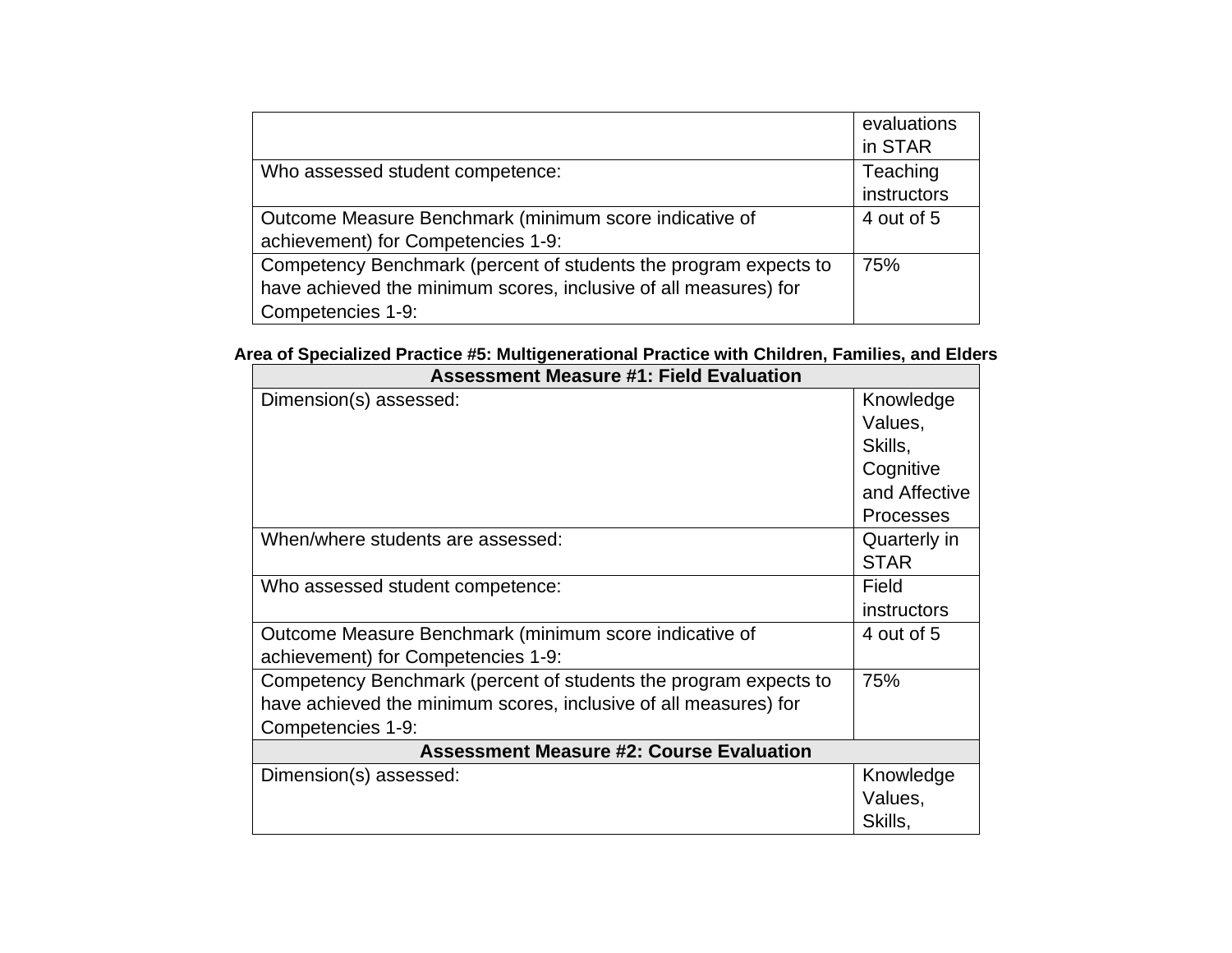|                                                                  | Cognitive        |
|------------------------------------------------------------------|------------------|
|                                                                  | and Affective    |
|                                                                  | <b>Processes</b> |
| When/where students are assessed:                                | At the end of    |
|                                                                  | each quarter     |
|                                                                  | for all          |
|                                                                  | required         |
|                                                                  | courses;         |
|                                                                  | Course           |
|                                                                  | evaluations      |
|                                                                  | in STAR          |
| Who assessed student competence:                                 | Teaching         |
|                                                                  | instructors      |
| Outcome Measure Benchmark (minimum score indicative of           | 4 out of 5       |
| achievement) for Competencies 1-9:                               |                  |
| Competency Benchmark (percent of students the program expects to | 75%              |
| have achieved the minimum scores, inclusive of all measures) for |                  |
| Competencies 1-9:                                                |                  |

# **Area of Specialized Practice #6: Integrative Practice**

| <b>Assessment Measure #1: Field Evaluation</b> |               |  |  |  |  |
|------------------------------------------------|---------------|--|--|--|--|
| Dimension(s) assessed:                         | Knowledge     |  |  |  |  |
|                                                | Values,       |  |  |  |  |
|                                                | Skills,       |  |  |  |  |
|                                                | Cognitive     |  |  |  |  |
|                                                | and Affective |  |  |  |  |
|                                                | Processes     |  |  |  |  |
| When/where students are assessed:              | Quarterly in  |  |  |  |  |
|                                                | <b>STAR</b>   |  |  |  |  |
| Who assessed student competence:               | Field         |  |  |  |  |
|                                                | instructors   |  |  |  |  |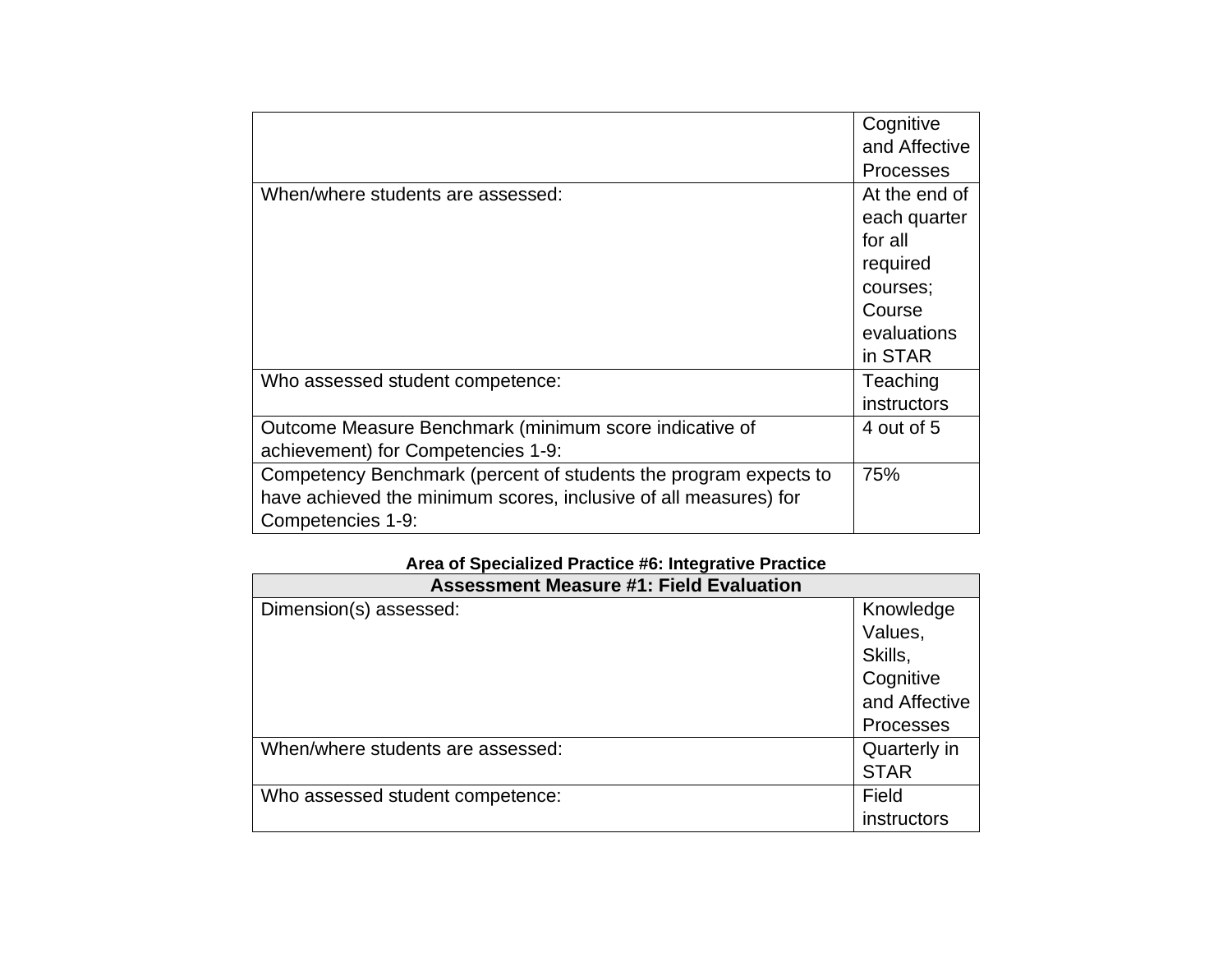| Outcome Measure Benchmark (minimum score indicative of           | 4 out of 5       |  |  |  |  |  |  |  |
|------------------------------------------------------------------|------------------|--|--|--|--|--|--|--|
| achievement) for Competencies 1-9:                               |                  |  |  |  |  |  |  |  |
| Competency Benchmark (percent of students the program expects to | 75%              |  |  |  |  |  |  |  |
| have achieved the minimum scores, inclusive of all measures) for |                  |  |  |  |  |  |  |  |
| Competencies 1-9:                                                |                  |  |  |  |  |  |  |  |
| <b>Assessment Measure #2: Course Evaluation</b>                  |                  |  |  |  |  |  |  |  |
| Dimension(s) assessed:                                           | Knowledge        |  |  |  |  |  |  |  |
|                                                                  | Values,          |  |  |  |  |  |  |  |
|                                                                  | Skills,          |  |  |  |  |  |  |  |
|                                                                  | Cognitive        |  |  |  |  |  |  |  |
|                                                                  | and Affective    |  |  |  |  |  |  |  |
|                                                                  | <b>Processes</b> |  |  |  |  |  |  |  |
| When/where students are assessed:                                | At the end of    |  |  |  |  |  |  |  |
|                                                                  | each quarter     |  |  |  |  |  |  |  |
|                                                                  | for all          |  |  |  |  |  |  |  |
|                                                                  | required         |  |  |  |  |  |  |  |
|                                                                  | courses;         |  |  |  |  |  |  |  |
|                                                                  | Course           |  |  |  |  |  |  |  |
|                                                                  | evaluations      |  |  |  |  |  |  |  |
|                                                                  | in STAR          |  |  |  |  |  |  |  |
| Who assessed student competence:                                 | Teaching         |  |  |  |  |  |  |  |
|                                                                  | instructors      |  |  |  |  |  |  |  |
| Outcome Measure Benchmark (minimum score indicative of           | 4 out of 5       |  |  |  |  |  |  |  |
| achievement) for Competencies 1-9:                               |                  |  |  |  |  |  |  |  |
| Competency Benchmark (percent of students the program expects to | 75%              |  |  |  |  |  |  |  |
| have achieved the minimum scores, inclusive of all measures) for |                  |  |  |  |  |  |  |  |
| Competencies 1-9:                                                |                  |  |  |  |  |  |  |  |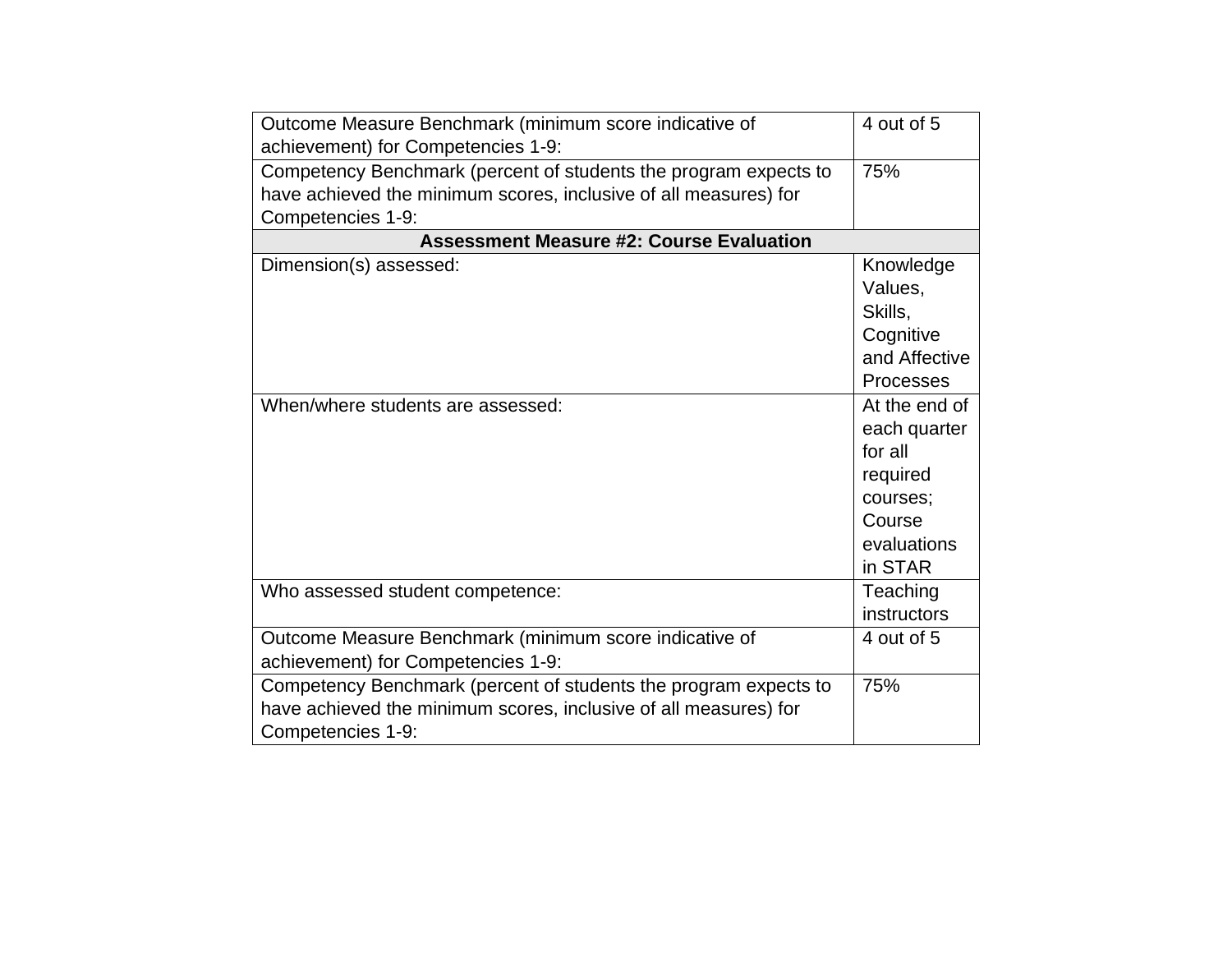## **Directions for completing Form AS 4**

Indicate the benchmark percentage for each competency. The competency benchmark is the percent of students the program expects to have achieved both/all outcome measure benchmarks. Programs calculate the percentage of students achieving each outcome measure benchmark, then calculate the percentage of students achieving each competency inclusive of two or more measures for each program option. Programs with multiple program options must present data for each program option, and in aggregate inclusive of all program options per competency. Programs may add/delete columns and to accurately reflect the number of program options offered. This is a required form. The assessment data table may be altered to accurately reflect the number of program options offered and additional program-developed competencies. However, beyond these formatting alternations, the program may not alter the content of this form.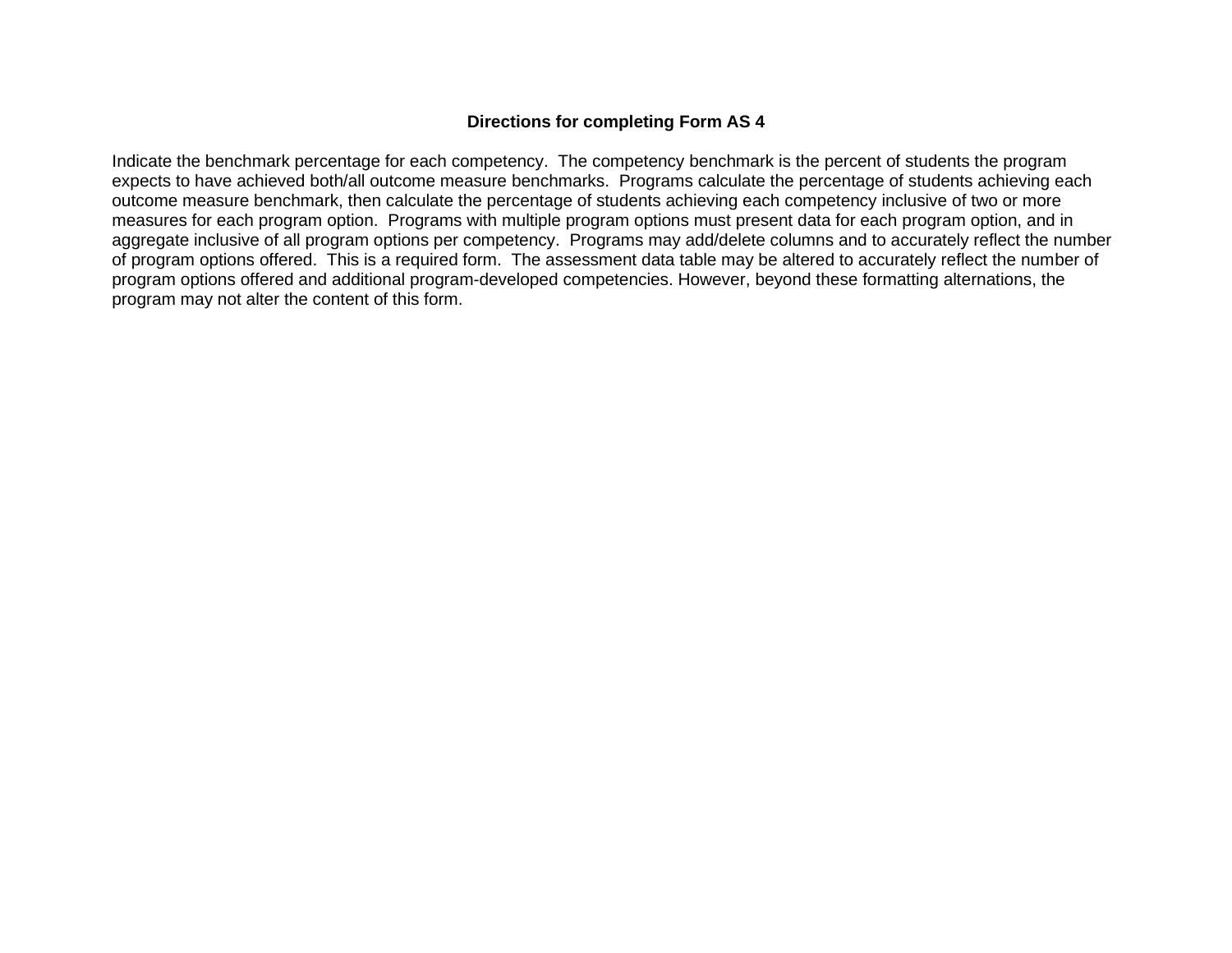|                                                                                                                                      |                                                                       | PERCENTAGE OF STUDENTS ACHIEVING BENCHMARK        |                                                                                    |                                                                                             |                                                                                                      |                                                                                                     |                                                                                                                                |
|--------------------------------------------------------------------------------------------------------------------------------------|-----------------------------------------------------------------------|---------------------------------------------------|------------------------------------------------------------------------------------|---------------------------------------------------------------------------------------------|------------------------------------------------------------------------------------------------------|-----------------------------------------------------------------------------------------------------|--------------------------------------------------------------------------------------------------------------------------------|
| <b>COMPETENCY</b>                                                                                                                    | <b>COMPETENCY</b><br><b>BENCHMARK</b><br>(All Programs)               | <b>Generalist</b><br><b>Practice</b><br>$(n=212)$ | Administration<br>& Policy<br><b>Practice</b><br><b>Specialization</b><br>$(n=35)$ | <b>Clinical</b><br><b>Social</b><br><b>Work</b><br><b>Specializat</b><br>ion<br>$(n = 112)$ | Community-<br><b>Centered</b><br>Integrative<br><b>Practice</b><br><b>Specialization</b><br>$(n=27)$ | Integrative<br>Health-<br><b>Mental Health</b><br><b>Practice</b><br>Specializatio<br>n<br>$(n=63)$ | <b>Multigeneration</b><br>al Practice with<br>Children,<br>Families, and<br><b>Elders</b><br><b>Specialization</b><br>$(n=62)$ |
| Competency 1:<br><b>Demonstrate</b><br><b>Ethical and</b><br><b>Professional</b><br><b>Behavior</b>                                  | 75% of students<br>will demonstrate<br>competence in<br>both measures | 97%                                               | 99%                                                                                | 99%                                                                                         | 98%                                                                                                  | 98%                                                                                                 | 100%                                                                                                                           |
| <b>Competency 2:</b><br>Engage<br><b>Diversity and</b><br>Difference in<br><b>Practice</b>                                           | 75% of students<br>will demonstrate<br>competence in<br>both measures | 97%                                               | 99%                                                                                | 99%                                                                                         | 100%                                                                                                 | 95%                                                                                                 | 97%                                                                                                                            |
| Competency 3:<br><b>Advance Human</b><br><b>Rights and</b><br>Social,<br>Economic, and<br><b>Environmental</b><br><b>Justice</b>     | 75% of students<br>will demonstrate<br>competence in<br>both measures | 96%                                               | 100%                                                                               | 98%                                                                                         | 97%                                                                                                  | 100%                                                                                                | 100%                                                                                                                           |
| <b>Competency 4:</b><br>Engage in<br><b>Practice-</b><br>informed<br><b>Research and</b><br>Research-<br>informed<br><b>Practice</b> | 75% of students<br>will demonstrate<br>competence in<br>both measures | 92%                                               | 94%                                                                                | 98%                                                                                         | 99%                                                                                                  | 98%                                                                                                 | 100%                                                                                                                           |

## **Assessment Data Collected during the Academic Year (2020-2021) Program Option #1: UW Seattle**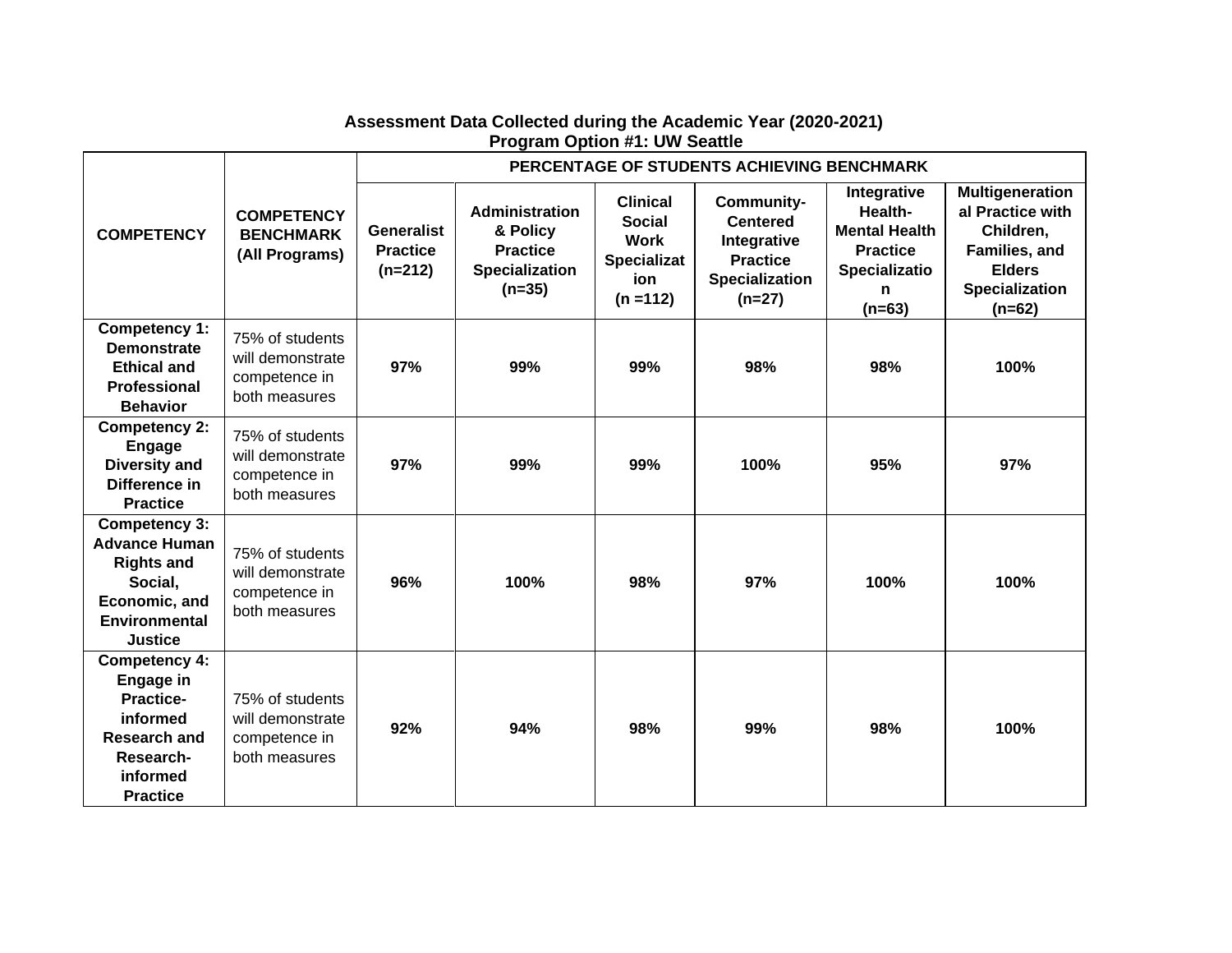| <b>Competency 5:</b><br>Engage in<br><b>Policy Practice</b>                                                                                            | 75% of students<br>will demonstrate<br>competence in<br>both measures | 91% | 97% | 97%  | 97%  | 99% | 98%  |
|--------------------------------------------------------------------------------------------------------------------------------------------------------|-----------------------------------------------------------------------|-----|-----|------|------|-----|------|
| Competency 6:<br><b>Engage with</b><br>Individuals,<br>Families,<br>Groups,<br>Organizations,<br>and<br><b>Communities</b>                             | 75% of students<br>will demonstrate<br>competence in<br>both measures | 96% | 96% | 100% | 98%  | 95% | 99%  |
| <b>Competency 7:</b><br><b>Assess</b><br>Individuals,<br>Families,<br>Groups,<br>Organizations,<br>and<br><b>Communities</b>                           | 75% of students<br>will demonstrate<br>competence in<br>both measures | 89% | 96% | 97%  | 97%  | 99% | 93%  |
| <b>Competency 8:</b><br>Intervene with<br>Individuals,<br>Families,<br>Groups,<br>Organizations,<br>and<br><b>Communities</b>                          | 75% of students<br>will demonstrate<br>competence in<br>both measures | 96% | 96% | 99%  | 98%  | 98% | 99%  |
| <b>Competency 9:</b><br><b>Evaluate</b><br><b>Practice with</b><br>Individuals,<br>Families,<br>Groups,<br>Organizations,<br>and<br><b>Communities</b> | 75% of students<br>will demonstrate<br>competence in<br>both measures | 93% | 90% | 94%  | 100% | 98% | 100% |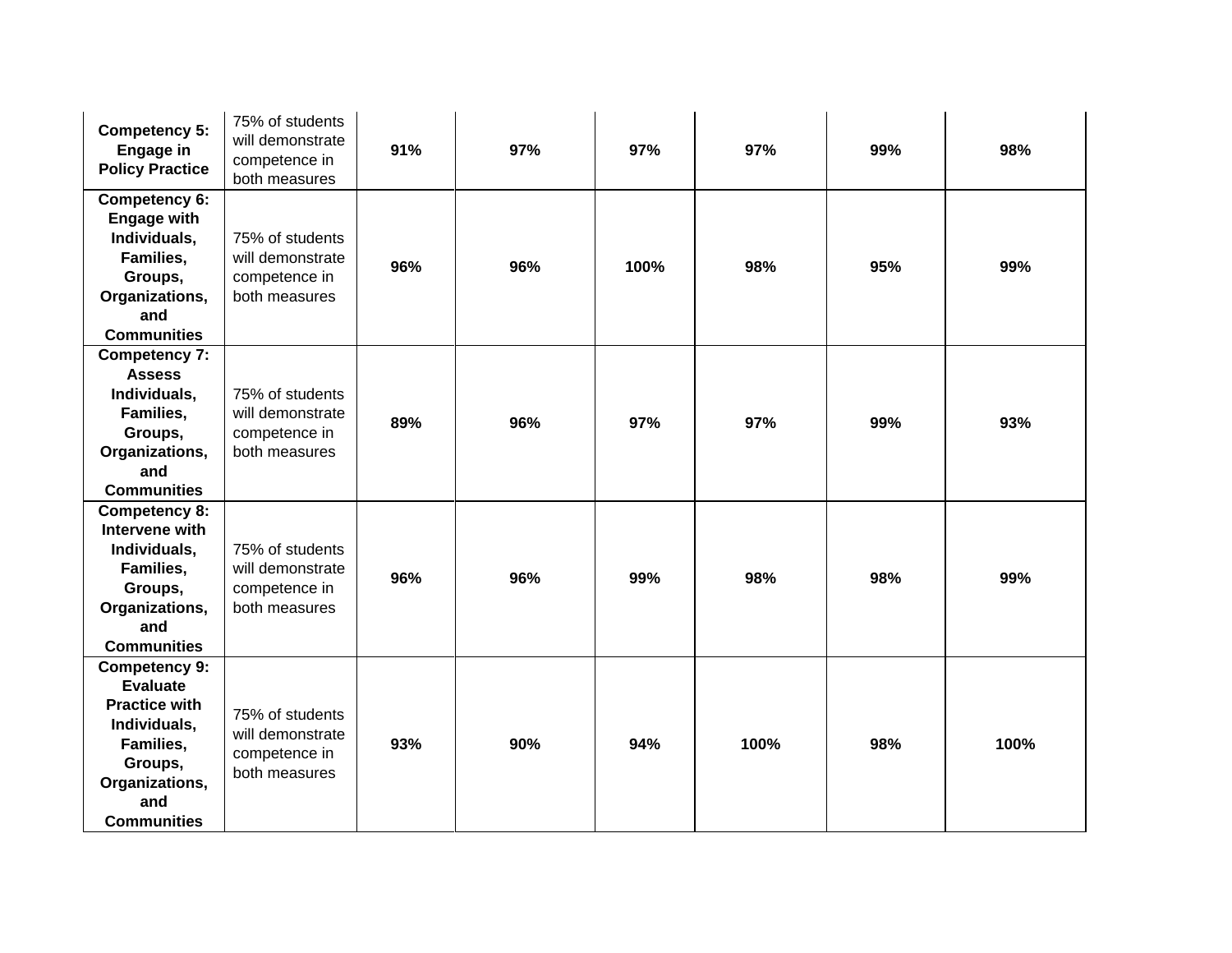|                                                         | <b>COMPETENCY</b>                    | <b>COMPETENCY</b><br><b>BENCHMARK</b>              | PERCENTAGE OF STUDENTS ACHIEVING BENCHMARK |                                                                                            |  |
|---------------------------------------------------------|--------------------------------------|----------------------------------------------------|--------------------------------------------|--------------------------------------------------------------------------------------------|--|
| <b>COMPETENCY</b>                                       | <b>BENCHMARK (%)</b><br>(GENERALIST) | (AREA OF<br><b>SPECIALIZED</b><br><b>PRACTICE)</b> | <b>Generalist Practice</b><br>$(n=73)$     | <b>Area of Specialized</b><br><b>Practice (Integrative</b><br><b>Practice)</b><br>$(n=82)$ |  |
|                                                         | 75% of students                      | 75% of students will                               |                                            |                                                                                            |  |
| Competency 1:                                           | will demonstrate                     | demonstrate                                        |                                            |                                                                                            |  |
| <b>Demonstrate Ethical and</b>                          | competence                           | competence                                         | 95%                                        | 93%                                                                                        |  |
| <b>Professional Behavior</b>                            | inclusive of 2 or                    | inclusive of 2 or                                  |                                            |                                                                                            |  |
|                                                         | more measures                        | more measures                                      |                                            |                                                                                            |  |
|                                                         | 75% of students                      | 75% of students will                               |                                            |                                                                                            |  |
| <b>Competency 2: Engage</b>                             | will demonstrate                     | demonstrate                                        |                                            |                                                                                            |  |
| <b>Diversity and Difference</b>                         | competence                           | competence                                         | 96%                                        | 97%                                                                                        |  |
| in Practice                                             | inclusive of 2 or                    | inclusive of 2 or                                  |                                            |                                                                                            |  |
|                                                         | more measures                        | more measures                                      |                                            |                                                                                            |  |
|                                                         | 75% of students                      | 75% of students will                               |                                            |                                                                                            |  |
| <b>Competency 3: Advance</b><br><b>Human Rights and</b> | will demonstrate                     | demonstrate                                        |                                            |                                                                                            |  |
| Social, Economic, and                                   | competence                           | competence                                         | 96%                                        | 97%                                                                                        |  |
| <b>Environmental Justice</b>                            | inclusive of 2 or                    | inclusive of 2 or                                  |                                            |                                                                                            |  |
|                                                         | more measures                        | more measures                                      |                                            |                                                                                            |  |
|                                                         | 75% of students                      | 75% of students will                               |                                            |                                                                                            |  |
| <b>Competency 4: Engage</b><br>in Practice-informed     | will demonstrate                     | demonstrate                                        |                                            |                                                                                            |  |
| <b>Research and Research-</b>                           | competence                           | competence                                         | 91%                                        | 94%                                                                                        |  |
| informed Practice                                       | inclusive of 2 or                    | inclusive of 2 or                                  |                                            |                                                                                            |  |
|                                                         | more measures                        | more measures                                      |                                            |                                                                                            |  |

## **Assessment Data Collected during the Academic Year (2020-2021) Program Option #2: UW Tacoma**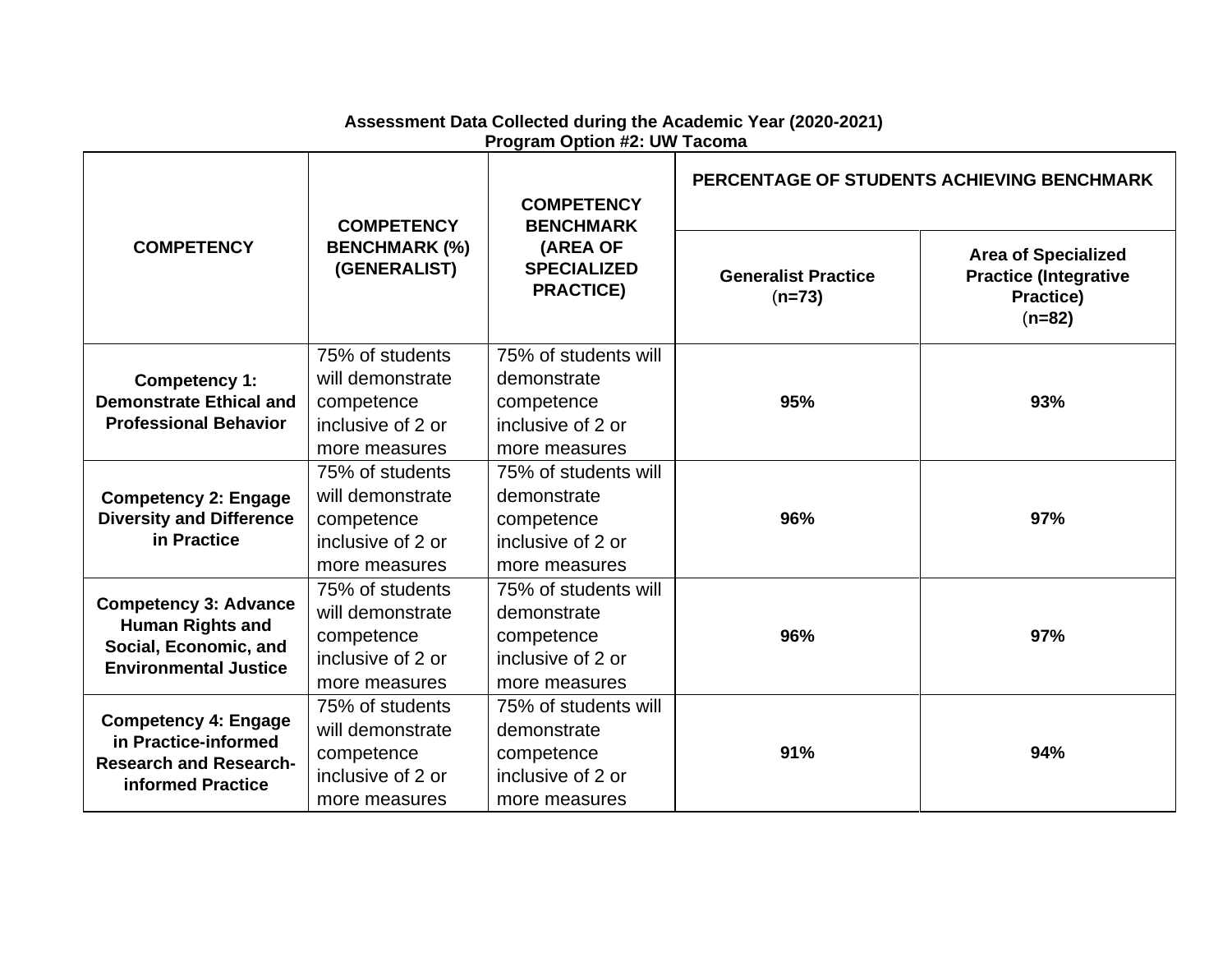| <b>Competency 5: Engage</b><br>in Policy Practice                                                                                                                                                            | 75% of students<br>will demonstrate<br>competence<br>inclusive of 2 or<br>more measures | 75% of students will<br>demonstrate<br>competence<br>inclusive of 2 or<br>more measures        | 96% | 98% |
|--------------------------------------------------------------------------------------------------------------------------------------------------------------------------------------------------------------|-----------------------------------------------------------------------------------------|------------------------------------------------------------------------------------------------|-----|-----|
| 75% of students<br><b>Competency 6: Engage</b><br>will demonstrate<br>with Individuals,<br>Families, Groups,<br>competence<br>Organizations, and<br>inclusive of 2 or<br><b>Communities</b><br>more measures |                                                                                         | 75% of students will<br>demonstrate<br>98%<br>competence<br>inclusive of 2 or<br>more measures |     | 97% |
| <b>Competency 7: Assess</b><br>Individuals, Families,<br>Groups, Organizations,<br>and Communities                                                                                                           | 75% of students<br>will demonstrate<br>competence<br>inclusive of 2 or<br>more measures | 75% of students will<br>demonstrate<br>competence<br>inclusive of 2 or<br>more measures        | 94% | 97% |
| <b>Competency 8: Intervene</b><br>with Individuals,<br>Families, Groups,<br><b>Organizations, and</b><br><b>Communities</b>                                                                                  | 75% of students<br>will demonstrate<br>competence<br>inclusive of 2 or<br>more measures | 75% of students will<br>demonstrate<br>competence<br>inclusive of 2 or<br>more measures        | 94% | 99% |
| <b>Competency 9: Evaluate</b><br>Practice with Individuals,<br><b>Families, Groups,</b><br>Organizations, and<br><b>Communities</b>                                                                          | 75% of students<br>will demonstrate<br>competence<br>inclusive of 2 or<br>more measures | 75% of students will<br>demonstrate<br>competence<br>inclusive of 2 or<br>more measures        | 85% | 96% |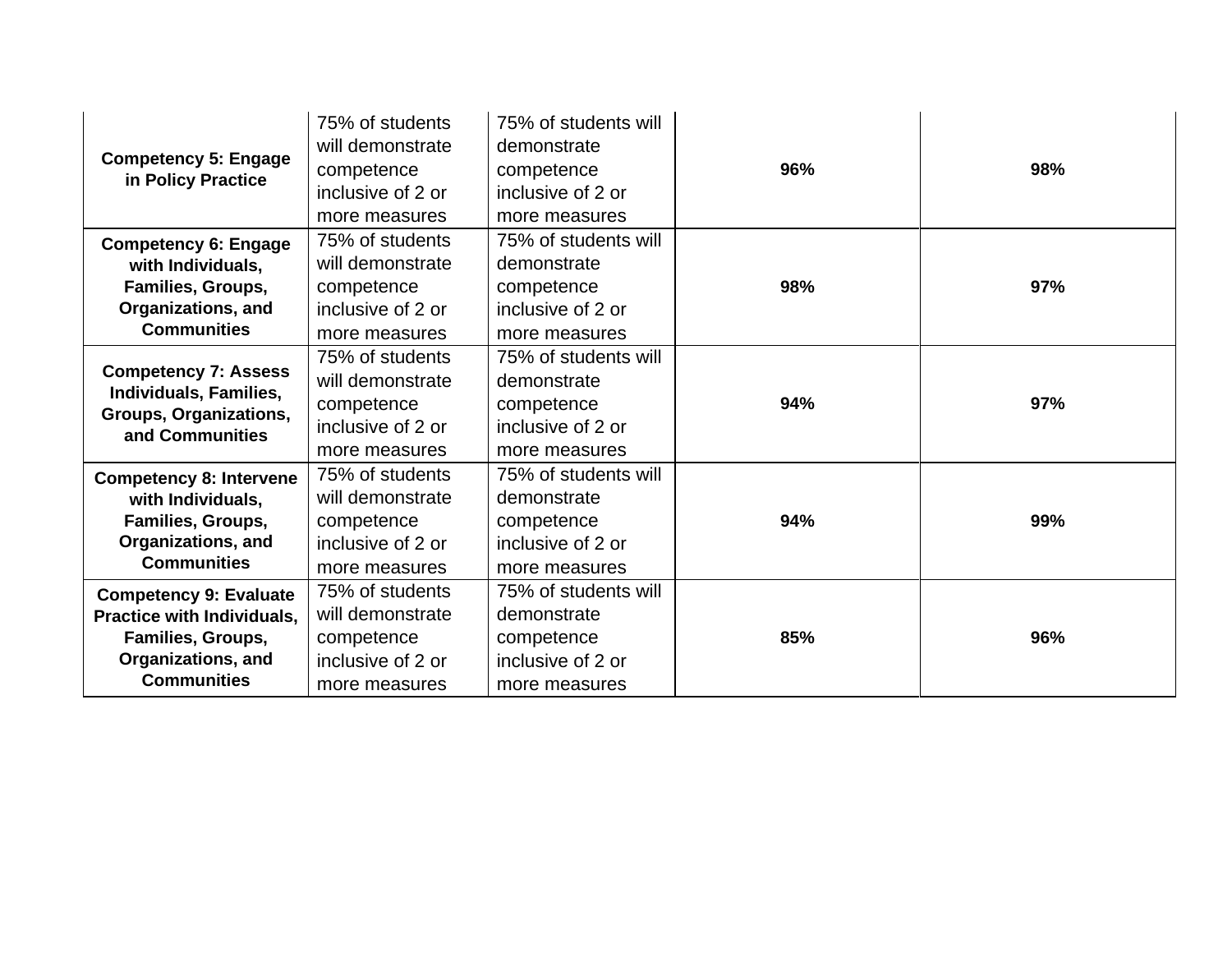### **OVERALL ASSESSMENT OF STUDENT LEARNING OUTCOMES (Aggregate Findings for All Students from All Program Options Combined) Assessment Data Collected during the Academic Year (2020-2021)**

|                                                                                                                                  |                                                                       | PERCENTAGE OF STUDENTS ACHIEVING BENCHMARK        |                                                                                           |                                                                                             |                                                                                                          |                                                                                                               |                                                                                                                         |                                            |
|----------------------------------------------------------------------------------------------------------------------------------|-----------------------------------------------------------------------|---------------------------------------------------|-------------------------------------------------------------------------------------------|---------------------------------------------------------------------------------------------|----------------------------------------------------------------------------------------------------------|---------------------------------------------------------------------------------------------------------------|-------------------------------------------------------------------------------------------------------------------------|--------------------------------------------|
| <b>COMPETENCY</b>                                                                                                                | <b>COMPETENCY</b><br><b>BENCHMARK</b><br>(All Programs)               | <b>Generalist</b><br><b>Practice</b><br>$(n=285)$ | <b>Administration</b><br>& Policy<br><b>Practice</b><br><b>Specialization</b><br>$(n=35)$ | <b>Clinical</b><br><b>Social</b><br><b>Work</b><br><b>Specializati</b><br>on<br>$(n = 112)$ | <b>Community</b><br>-Centered<br>Integrative<br><b>Practice</b><br><b>Specializati</b><br>on<br>$(n=27)$ | Integrative<br>Health-<br><b>Mental</b><br><b>Health</b><br><b>Practice</b><br>Specializati<br>on<br>$(n=63)$ | Multigeneratio<br>nal Practice<br>with Children,<br>Families, and<br><b>Elders</b><br><b>Specialization</b><br>$(n=62)$ | Integrative<br><b>Practice</b><br>$(n=82)$ |
| Competency 1:<br><b>Demonstrate</b><br><b>Ethical and</b><br><b>Professional</b><br><b>Behavior</b>                              | 75% of students<br>will demonstrate<br>competence in<br>both measures | 96%                                               | 99%                                                                                       | 99%                                                                                         | 98%                                                                                                      | 98%                                                                                                           | 100%                                                                                                                    | 93%                                        |
| <b>Competency 2:</b><br>Engage<br><b>Diversity and</b><br>Difference in<br><b>Practice</b>                                       | 75% of students<br>will demonstrate<br>competence in<br>both measures | 97%                                               | 99%                                                                                       | 99%                                                                                         | 100%                                                                                                     | 95%                                                                                                           | 97%                                                                                                                     | 97%                                        |
| Competency 3:<br><b>Advance</b><br><b>Human Rights</b><br>and Social,<br>Economic, and<br><b>Environmental</b><br><b>Justice</b> | 75% of students<br>will demonstrate<br>competence in<br>both measures | 96%                                               | 100%                                                                                      | 98%                                                                                         | 97%                                                                                                      | 100%                                                                                                          | 100%                                                                                                                    | 97%                                        |
| Competency 4:<br>Engage in<br><b>Practice-</b><br>informed<br>Research and<br>Research-                                          | 75% of students<br>will demonstrate<br>competence in<br>both measures | 92%                                               | 94%                                                                                       | 98%                                                                                         | 99%                                                                                                      | 98%                                                                                                           | 100%                                                                                                                    | 94%                                        |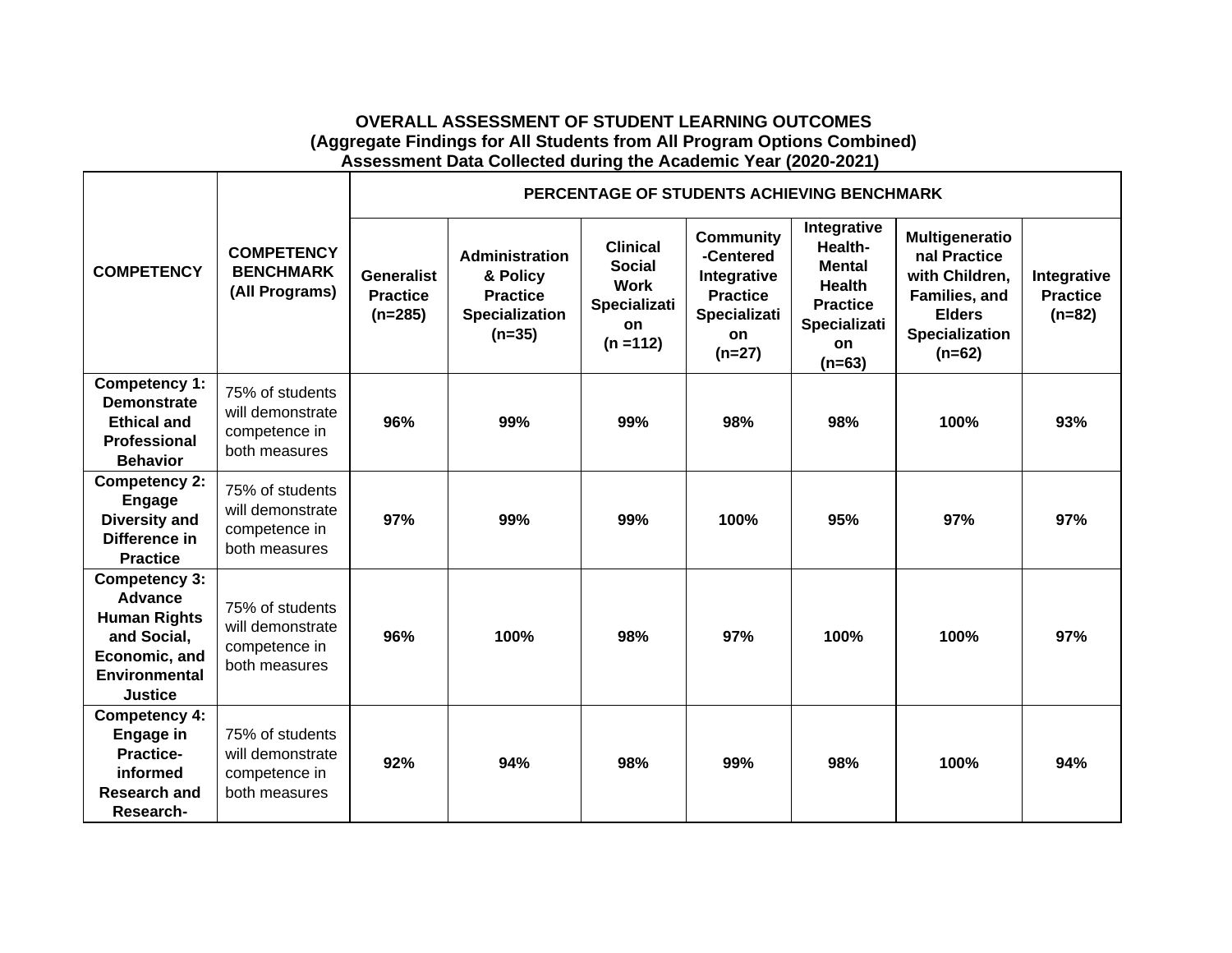| informed<br><b>Practice</b>                                                                                                       |                                                                       |     |     |      |      |     |      |     |
|-----------------------------------------------------------------------------------------------------------------------------------|-----------------------------------------------------------------------|-----|-----|------|------|-----|------|-----|
| <b>Competency 5:</b><br>Engage in<br><b>Policy Practice</b>                                                                       | 75% of students<br>will demonstrate<br>competence in<br>both measures | 94% | 97% | 97%  | 97%  | 99% | 98%  | 98% |
| <b>Competency 6:</b><br><b>Engage with</b><br>Individuals,<br>Families,<br>Groups,<br>Organizations,<br>and<br><b>Communities</b> | 75% of students<br>will demonstrate<br>competence in<br>both measures | 97% | 96% | 100% | 98%  | 95% | 99%  | 97% |
| <b>Competency 7:</b><br><b>Assess</b><br>Individuals,<br>Families,<br>Groups,<br>Organizations,<br>and<br><b>Communities</b>      | 75% of students<br>will demonstrate<br>competence in<br>both measures | 92% | 96% | 97%  | 97%  | 99% | 93%  | 97% |
| <b>Competency 8:</b><br>Intervene with<br>Individuals,<br>Families,<br>Groups,<br>Organizations,<br>and<br><b>Communities</b>     | 75% of students<br>will demonstrate<br>competence in<br>both measures | 95% | 96% | 99%  | 98%  | 98% | 99%  | 99% |
| <b>Competency 9:</b><br><b>Evaluate</b><br><b>Practice with</b><br>Individuals,<br>Families,<br>Groups,<br>Organizations,         | 75% of students<br>will demonstrate<br>competence in<br>both measures | 89% | 90% | 94%  | 100% | 98% | 100% | 96% |